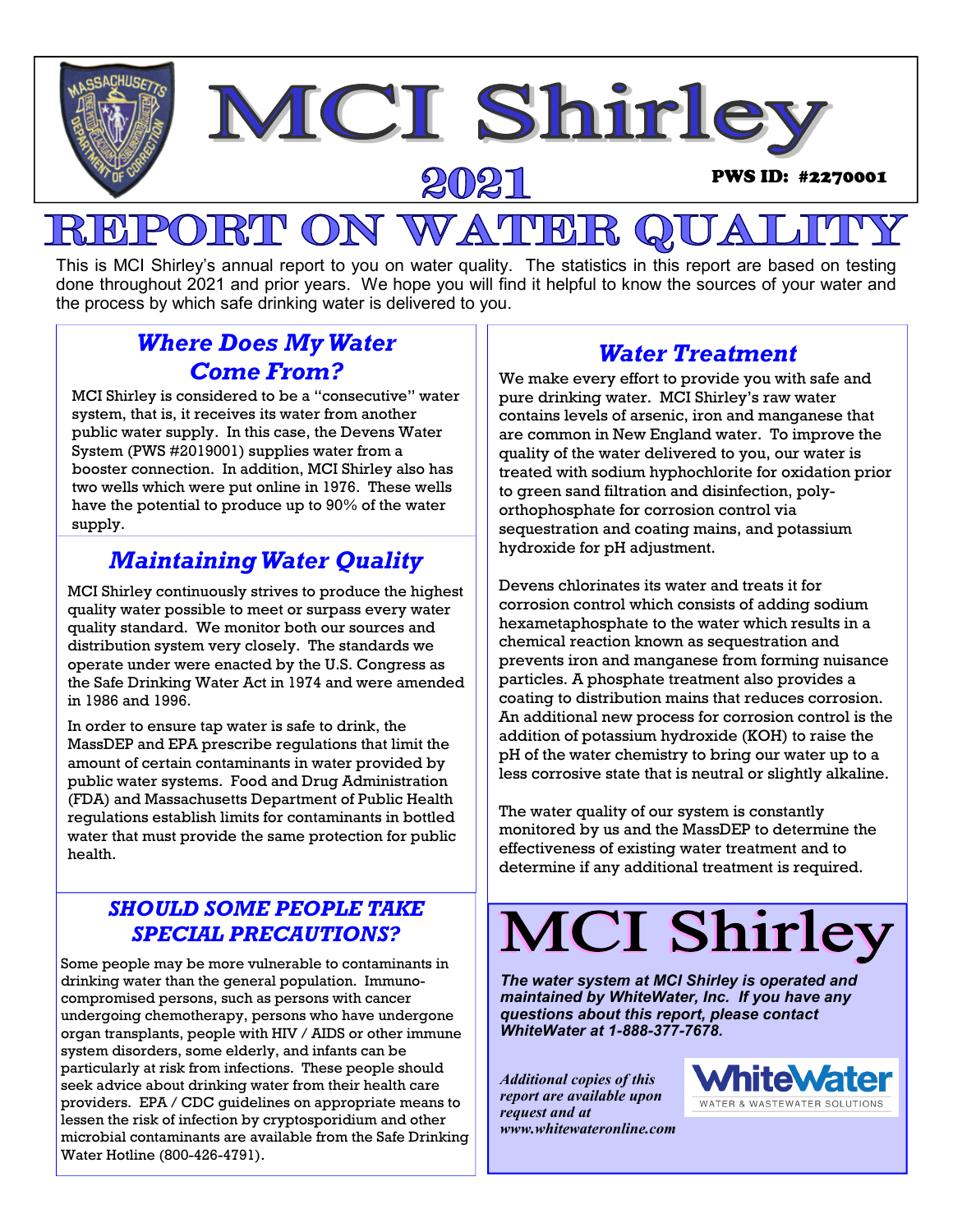## **Distribution System Characteristics of MCI Shirley**

This report summarizes only those items detected during sampling - not all contaminants that are monitored.

| <b>Microbial Results</b>                                                                                                                                                                                                                                                                         |                  | <b>Highest #</b><br><b>Positive</b><br>in a Month | Total #<br><b>Positive</b> |             | <b>MCL</b> | <b>MCLG</b> | <b>Violation</b>             |                         | <b>Possible Source of Contamination</b> |  |  |
|--------------------------------------------------------------------------------------------------------------------------------------------------------------------------------------------------------------------------------------------------------------------------------------------------|------------------|---------------------------------------------------|----------------------------|-------------|------------|-------------|------------------------------|-------------------------|-----------------------------------------|--|--|
| <b>Total Coliform</b>                                                                                                                                                                                                                                                                            |                  |                                                   | 0                          |             |            | 0           | No.                          |                         | Naturally present in the environment    |  |  |
| E. Coli                                                                                                                                                                                                                                                                                          |                  | n/a                                               | 0                          |             | $\star$    | 0           | No.                          |                         | Human and animal fecal waste            |  |  |
| *Compliance with Fecal Coliform / E. Coli MCL is determined upon additional repeat testing.                                                                                                                                                                                                      |                  |                                                   |                            |             |            |             |                              |                         |                                         |  |  |
| Total Coliforms are bacteria that are naturally present in the environment and are used as an indicator that other, potentially harmful, waterborne pathogens may be present<br>or that a potential pathway exists through which contamination may enter the drinking water distribution system. |                  |                                                   |                            |             |            |             |                              |                         |                                         |  |  |
| <b>Lead &amp;</b><br>Date(s)                                                                                                                                                                                                                                                                     |                  | 90 <sup>th</sup>                                  | <b>Action</b>              |             | # of Sites | # of Sites  |                              | <b>Exceeds</b>          |                                         |  |  |
| <b>Copper</b>                                                                                                                                                                                                                                                                                    | <b>Collected</b> | <b>Percentile</b><br>of Sample                    | Level                      | <b>MCLG</b> | sampled    |             | <b>Above Action</b><br>Level | <b>Action</b><br>Level? | <b>Possible Source of Contamination</b> |  |  |
| Lead (ppb)                                                                                                                                                                                                                                                                                       | 2020             | 2                                                 | 15                         | 0           | 20         |             | 0                            | No                      | Corrosion of household plumbing systems |  |  |
| Copper (ppm)                                                                                                                                                                                                                                                                                     |                  | 0.111                                             | 1.3                        | 1.3         |            |             | $\Omega$                     | No.                     | Corrosion of household plumbing systems |  |  |

#### **TESTING FOR LEAD**

If present, elevated levels of lead can cause serious health problems, especially for pregnant women and young children. Lead in drinking water is primarily from materials and components associated with service lines and home plumbing. **MCI Shirley** is responsible for providing high quality drinking water, but cannot control the variety of materials used in plumbing components. When your water has been sitting for several hours, you can minimize the potential for lead exposure by flushing your tap for 30 seconds to 2 minutes before using water for drinking or cooking. If you are concerned about lead in your water, you may wish to have your water tested. Information on lead in drinking water, testing methods, and steps you can take to minimize exposure is available from the Safe Drinking Water Hotline or at http:// www.epa.gov/safewater/lead.

| <b>Regulated</b><br><b>Contaminants</b>                        |  | Date(s)<br><b>Collected</b>                                  | <b>Highest De-</b><br>tect<br><b>Value</b> |  | Range<br><b>Detected</b> | MCL                                      |              | <b>MCLG</b> Violation   |                                                                                                                                                                                                                                                                                                                   | <b>Possible Source of Contamination</b>                                                                                                                                                                                                                                                     |  |
|----------------------------------------------------------------|--|--------------------------------------------------------------|--------------------------------------------|--|--------------------------|------------------------------------------|--------------|-------------------------|-------------------------------------------------------------------------------------------------------------------------------------------------------------------------------------------------------------------------------------------------------------------------------------------------------------------|---------------------------------------------------------------------------------------------------------------------------------------------------------------------------------------------------------------------------------------------------------------------------------------------|--|
| <b>Inorganic Contaminants</b>                                  |  |                                                              |                                            |  |                          |                                          |              |                         |                                                                                                                                                                                                                                                                                                                   |                                                                                                                                                                                                                                                                                             |  |
| Arsenic (ppb)                                                  |  | Quarterly<br>2021                                            | 1                                          |  | $ND-1$                   | 10                                       |              | No                      | Erosion of natural deposits; runoff from orchards; runoff<br>from glass and electronics production wastes                                                                                                                                                                                                         |                                                                                                                                                                                                                                                                                             |  |
| Barium (ppm)                                                   |  | 4/30/19                                                      | 0.01                                       |  | n/a                      | 2                                        | $\mathbf{2}$ | No                      |                                                                                                                                                                                                                                                                                                                   | Discharge of drilling wastes; discharge from metal re-<br>fineries; erosion of natural deposits                                                                                                                                                                                             |  |
| Nitrate (ppm)                                                  |  | 6/23/21                                                      | 0.420                                      |  | n/a                      | 10                                       | 10           | No                      | Runoff from fertilizer use; leaching from septic tanks;<br>sewage; erosion of natural deposits                                                                                                                                                                                                                    |                                                                                                                                                                                                                                                                                             |  |
| Perchlorate (ppm)                                              |  | 9/8/21                                                       | 0.123                                      |  | n/a                      | $\mathbf{2}$                             | N/A          | No                      | ing agents.                                                                                                                                                                                                                                                                                                       | Rocket propellants, fireworks, munitions, flares, blast-                                                                                                                                                                                                                                    |  |
| <b>Disinfection By-Products</b>                                |  |                                                              |                                            |  |                          |                                          |              |                         |                                                                                                                                                                                                                                                                                                                   |                                                                                                                                                                                                                                                                                             |  |
| <b>Total Trihalomethanes</b><br>(TTHMs) (ppb)                  |  | 8/27/21                                                      | $8.4*$                                     |  | n/a                      | 80                                       | ÷            | No                      |                                                                                                                                                                                                                                                                                                                   | By-product of drinking water chlorination                                                                                                                                                                                                                                                   |  |
| Haloacetic Acids<br>$(HAA5)$ (ppb)                             |  | 8/27/21                                                      | $41*$                                      |  | n/a                      | 60                                       |              | No                      |                                                                                                                                                                                                                                                                                                                   | By-product of drinking water chlorination                                                                                                                                                                                                                                                   |  |
|                                                                |  |                                                              |                                            |  |                          |                                          |              |                         |                                                                                                                                                                                                                                                                                                                   | *Highest Running Annual Average, but for TTHMs and HAA5, we are not required to test regularly, so the results are for one quarter only.                                                                                                                                                    |  |
| <b>Detect</b><br><b>Regulated</b><br><b>Result or</b><br>Range |  | <b>Ouarterly</b><br><b>Average</b>                           | <b>MCL</b>                                 |  | <b>Violation</b>         |                                          |              | <b>Possible Sources</b> | <b>Health Effects</b>                                                                                                                                                                                                                                                                                             |                                                                                                                                                                                                                                                                                             |  |
| 9.54<br>PFAS6 (ppt)                                            |  | n/a                                                          | 20                                         |  | No                       | these PFAS, such as fire-fighting foams. |              |                         | Discharges and emissions from industrial and<br>manufacturing sources associated with the pro-<br>duction or use of these PFAS, including produc-<br>tion of moisture and oil resistant coatings on fab-<br>rics and other materials. Additional sources in-<br>clude the use and disposal of products containing | Some people who drink water contain-<br>ing these PFAS in excess of the MCL may<br>experience certain adverse effects.<br>These could include effects on the liver,<br>blood, immune system, thyroid, and<br>fetal development. These PFAS may also<br>elevate the risk of certain cancers. |  |
| IInramılatad                                                   |  | $\mathbf{D}_{\mathbf{a}}$ <i>t<sub>a</sub>(<sub>a</sub>)</i> | <b>Result or</b>                           |  |                          |                                          | $\Omega$     |                         |                                                                                                                                                                                                                                                                                                                   |                                                                                                                                                                                                                                                                                             |  |

| Unregulated<br><i><b>Contaminants</b></i> | Date(s)<br><b>Collected</b> | Result or<br>Range<br><b>Detected</b> | Average | <b>SMCL</b>              | ORSG or<br><b>Health Advisory</b> | <b>Possible Source of Contamination</b>              |
|-------------------------------------------|-----------------------------|---------------------------------------|---------|--------------------------|-----------------------------------|------------------------------------------------------|
| <b>Inorganic Contaminants</b>             |                             |                                       |         |                          |                                   |                                                      |
| Sodium (ppm)                              | 4/30/19                     | 42                                    | n/a     | $\overline{\phantom{0}}$ | 20                                | Natural sources; runoff from use as salt on roadways |

**Sodium** is a naturally-occurring common element found in soil and water. It is necessary for the normal functioning of regulating fluids in human systems. Some people, however, have difficulty regulating fluid volume as a result of several diseases, including congestive heart failure and hypertension. The guideline of 20 mg/L for sodium represents a level in water that physicians and sodium sensitive individuals should be aware of in cases where sodium exposures are being carefully controlled. For additional information, contact your health care provider, your local board of health or the Massachusetts Department of Public Health, Bureau of Environmental Health Assessment at 617-624-5757.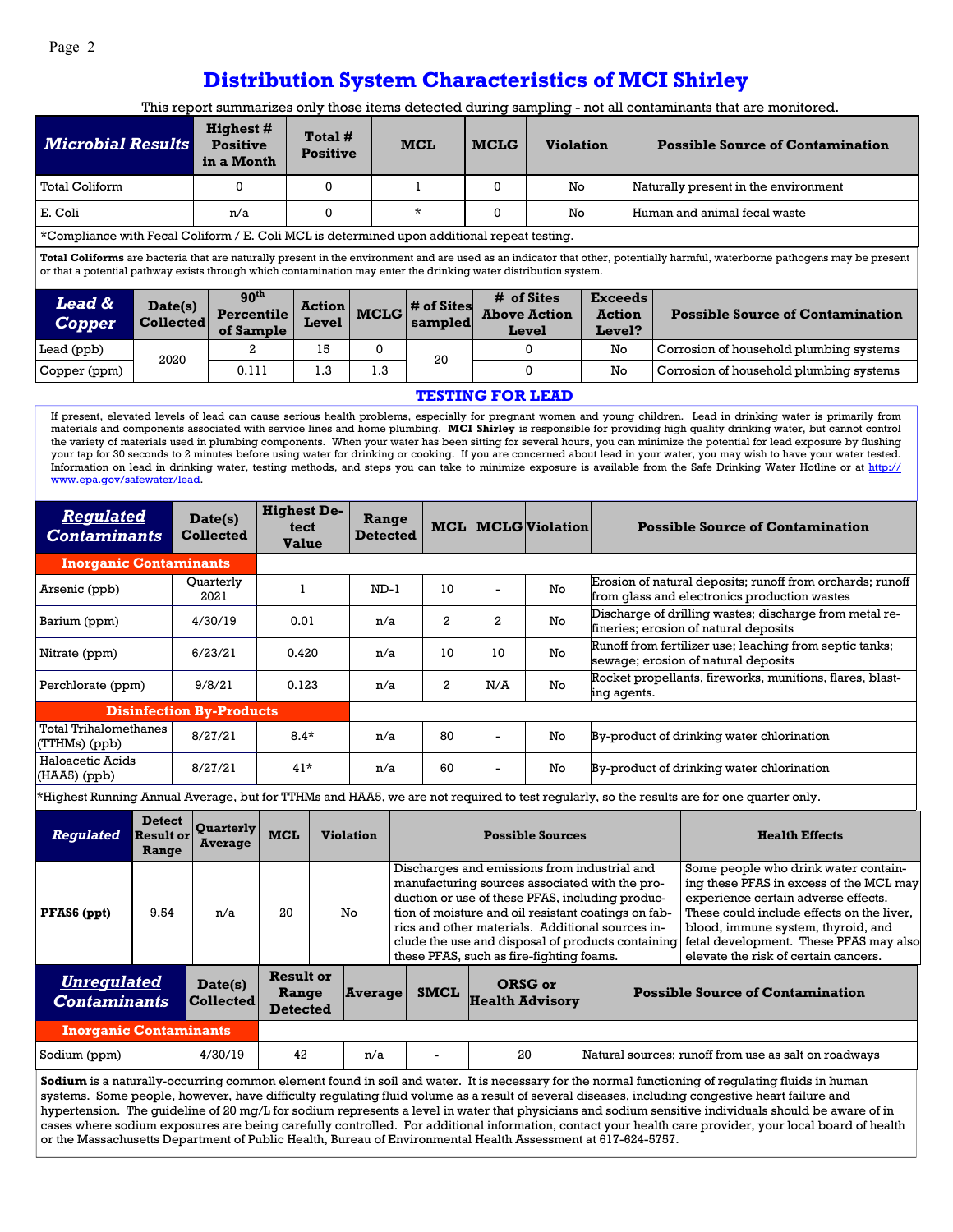### **Distribution System Characteristics of Devens Water System**

|                                                                                                                                                                                                                                                                                                                                                                                                                                                                                                                                                                                                                                                                                                                                                                                                                                                                                                                                                                                                                                                                                                                                                                                                                  |                                                                          |                                                      |                          |                |                  |                           |                                          |                             | Distribution bysiem Characteristics of Devens water bysiem                                                                                                                                                                                                                                                                                            |  |  |
|------------------------------------------------------------------------------------------------------------------------------------------------------------------------------------------------------------------------------------------------------------------------------------------------------------------------------------------------------------------------------------------------------------------------------------------------------------------------------------------------------------------------------------------------------------------------------------------------------------------------------------------------------------------------------------------------------------------------------------------------------------------------------------------------------------------------------------------------------------------------------------------------------------------------------------------------------------------------------------------------------------------------------------------------------------------------------------------------------------------------------------------------------------------------------------------------------------------|--------------------------------------------------------------------------|------------------------------------------------------|--------------------------|----------------|------------------|---------------------------|------------------------------------------|-----------------------------|-------------------------------------------------------------------------------------------------------------------------------------------------------------------------------------------------------------------------------------------------------------------------------------------------------------------------------------------------------|--|--|
| <b>Regulated</b><br><b>Contaminants Collected</b>                                                                                                                                                                                                                                                                                                                                                                                                                                                                                                                                                                                                                                                                                                                                                                                                                                                                                                                                                                                                                                                                                                                                                                | Date(s)                                                                  | <b>Highest</b><br><b>Result or</b><br><b>Average</b> | Range<br><b>Detected</b> |                |                  |                           | <b>MCL MCLG Violation</b>                |                             | <b>Possible Source of Contamination</b>                                                                                                                                                                                                                                                                                                               |  |  |
| <b>Inorganic Contaminants</b>                                                                                                                                                                                                                                                                                                                                                                                                                                                                                                                                                                                                                                                                                                                                                                                                                                                                                                                                                                                                                                                                                                                                                                                    |                                                                          |                                                      |                          |                |                  |                           |                                          |                             |                                                                                                                                                                                                                                                                                                                                                       |  |  |
| Arsenic (ppb)<br>2021                                                                                                                                                                                                                                                                                                                                                                                                                                                                                                                                                                                                                                                                                                                                                                                                                                                                                                                                                                                                                                                                                                                                                                                            |                                                                          | 6                                                    | $1 - 25$                 |                | 10               |                           | No                                       | Erosion of natural deposits |                                                                                                                                                                                                                                                                                                                                                       |  |  |
| 2021<br>Barium (ppm)                                                                                                                                                                                                                                                                                                                                                                                                                                                                                                                                                                                                                                                                                                                                                                                                                                                                                                                                                                                                                                                                                                                                                                                             |                                                                          | 0.02                                                 | n/a                      |                | $\boldsymbol{2}$ | $\overline{\mathbf{2}}$   | No                                       | Erosion of natural deposits |                                                                                                                                                                                                                                                                                                                                                       |  |  |
| Nitrate (ppm)                                                                                                                                                                                                                                                                                                                                                                                                                                                                                                                                                                                                                                                                                                                                                                                                                                                                                                                                                                                                                                                                                                                                                                                                    | 0.69<br>2021                                                             |                                                      | $0.05 - 1.0$             |                | 10               | 10                        | No                                       |                             | Runoff from fertilizer use; leaching from septic tanks; sewage; erosion<br>of natural deposits                                                                                                                                                                                                                                                        |  |  |
| 2019<br>Perchlorate (ppb)                                                                                                                                                                                                                                                                                                                                                                                                                                                                                                                                                                                                                                                                                                                                                                                                                                                                                                                                                                                                                                                                                                                                                                                        |                                                                          | 0.14                                                 | ND-0.14                  |                | $\overline{a}$   | $\overline{\phantom{a}}$  | No                                       |                             | Rocket propellants, fireworks, munitions, flares, blasting agents                                                                                                                                                                                                                                                                                     |  |  |
| PFAS6 (ppt)<br>Per-and Polyfluoroalkyl<br>Substances -<br>2021<br>(combined PFOS, PFOA,<br>PFNA, PFHxS, PFHpA,<br>PFDA)                                                                                                                                                                                                                                                                                                                                                                                                                                                                                                                                                                                                                                                                                                                                                                                                                                                                                                                                                                                                                                                                                          |                                                                          | 4.0                                                  | $ND-4.0$                 |                | 20               |                           | No                                       |                             | Discharges and emissions from industrial and manufacturing sources<br>associated with the production or use of these PFAS, including produc-<br>tion of moisture and oil resistant coatings on fabrics and other materi-<br>als. Additional sources include the use and disposal of products con-<br>taining these PFAS, such as fire-fighting foams. |  |  |
| <b>Disinfection By-Products</b>                                                                                                                                                                                                                                                                                                                                                                                                                                                                                                                                                                                                                                                                                                                                                                                                                                                                                                                                                                                                                                                                                                                                                                                  |                                                                          |                                                      |                          |                |                  |                           |                                          |                             |                                                                                                                                                                                                                                                                                                                                                       |  |  |
| Chlorine (ppm)                                                                                                                                                                                                                                                                                                                                                                                                                                                                                                                                                                                                                                                                                                                                                                                                                                                                                                                                                                                                                                                                                                                                                                                                   | 2021                                                                     | $0.64*$                                              | $0.21 - 1.1$             |                | 4                | $\overline{\mathbf{4}}$   | No                                       |                             | Water additive to control microbes                                                                                                                                                                                                                                                                                                                    |  |  |
| *Highest Running Annual Average of four consecutive quarters                                                                                                                                                                                                                                                                                                                                                                                                                                                                                                                                                                                                                                                                                                                                                                                                                                                                                                                                                                                                                                                                                                                                                     |                                                                          |                                                      |                          |                |                  |                           |                                          |                             |                                                                                                                                                                                                                                                                                                                                                       |  |  |
| <b>Unregulated</b><br><b>Contaminants</b>                                                                                                                                                                                                                                                                                                                                                                                                                                                                                                                                                                                                                                                                                                                                                                                                                                                                                                                                                                                                                                                                                                                                                                        | Date(s)<br><b>Collected</b>                                              | <b>Result or</b><br>Range                            |                          | <b>Average</b> |                  | <b>SMCL</b>               | <b>ORSG or Health</b><br><b>Advisory</b> |                             | <b>Possible Source of Contamination</b>                                                                                                                                                                                                                                                                                                               |  |  |
| <b>Inorganic Contaminants</b>                                                                                                                                                                                                                                                                                                                                                                                                                                                                                                                                                                                                                                                                                                                                                                                                                                                                                                                                                                                                                                                                                                                                                                                    |                                                                          |                                                      |                          |                |                  |                           |                                          |                             |                                                                                                                                                                                                                                                                                                                                                       |  |  |
| Iron (ppb)                                                                                                                                                                                                                                                                                                                                                                                                                                                                                                                                                                                                                                                                                                                                                                                                                                                                                                                                                                                                                                                                                                                                                                                                       | 2021                                                                     |                                                      | ND-<100<br>< 100         |                |                  | 300                       | $\overline{\phantom{0}}$                 |                             | Naturally occurring, corrosion of cast iron pipes                                                                                                                                                                                                                                                                                                     |  |  |
| Sodium (ppm)                                                                                                                                                                                                                                                                                                                                                                                                                                                                                                                                                                                                                                                                                                                                                                                                                                                                                                                                                                                                                                                                                                                                                                                                     | 2021                                                                     |                                                      | 12                       |                | n/a              |                           | 20                                       |                             | Natural sources; runoff from road salt                                                                                                                                                                                                                                                                                                                |  |  |
| Sulfate (ppm)                                                                                                                                                                                                                                                                                                                                                                                                                                                                                                                                                                                                                                                                                                                                                                                                                                                                                                                                                                                                                                                                                                                                                                                                    | 2021                                                                     | 11-33                                                |                          | 21             |                  | 250                       | $\overline{a}$                           |                             | Natural sources                                                                                                                                                                                                                                                                                                                                       |  |  |
| Manganese (ppb)***<br>2021                                                                                                                                                                                                                                                                                                                                                                                                                                                                                                                                                                                                                                                                                                                                                                                                                                                                                                                                                                                                                                                                                                                                                                                       |                                                                          |                                                      | 12-260<br>117            |                |                  | 50                        | $300**$                                  |                             | Erosion of natural deposits                                                                                                                                                                                                                                                                                                                           |  |  |
| Perfluorobutanesulfanic acid<br>2021<br>(PFBS) (ppt)                                                                                                                                                                                                                                                                                                                                                                                                                                                                                                                                                                                                                                                                                                                                                                                                                                                                                                                                                                                                                                                                                                                                                             |                                                                          |                                                      | $0 - 0.64$<br>0.06       |                |                  |                           |                                          |                             | Man-made chemicals. Used as surfactants to make products stain or<br>water resistant, in fire-fighting foam, for industrial purposes, and as a<br>pesticide. Used in fluoropolymers (such as Teflon), cosmetics, greas-                                                                                                                               |  |  |
| Perfluorohexanoic acid                                                                                                                                                                                                                                                                                                                                                                                                                                                                                                                                                                                                                                                                                                                                                                                                                                                                                                                                                                                                                                                                                                                                                                                           | 2021                                                                     | $3.3 - 8.2$                                          |                          | 6.38           |                  |                           |                                          |                             | es and lubricants, paints, adhesives and photographic films.                                                                                                                                                                                                                                                                                          |  |  |
|                                                                                                                                                                                                                                                                                                                                                                                                                                                                                                                                                                                                                                                                                                                                                                                                                                                                                                                                                                                                                                                                                                                                                                                                                  |                                                                          |                                                      |                          |                |                  |                           |                                          |                             | ** US EPA and MassDEP have established public health advisory levels of manganese to protect against concerns of potential neurological effects.                                                                                                                                                                                                      |  |  |
| ***Manganese is a naturally occurring mineral found in rocks, soil and groundwater and surface water. The USEPA and MassDEP have set an aesthetics-based Secondary<br>Maximum Contaminant Level (SMCL) for manganese of 0.05 mg/L (50 micrograms per liter (µg/L) or 50 parts per billion (ppb)). At levels, greater than 0.05 mg/L, the water<br>may appear brown, taste unpleasant and may leave black stains on bathroom fixtures and laundry. While manganese is part of a healthy diet, it can be harmful if consumed in<br>large concentrations.<br>Manganese is a nutrient that is part of a healthy diet. Drinking water may naturally have manganese, and when concentrations are greater than 50µg/L, the water may be dis-<br>colored and taste bad. Over a lifetime, the US EPA recommends that people drink water with manganese levels less than 300 µg/L and over the short term, US EPA recom-<br>mends that people limit their consumption of water with levels over 1000 µg/L, primarily due to concerns about possible neurological effects. Children up to 3 years of age<br>should not be given water with manganese over 300 µg/L, nor should formula for infants be made with that water. |                                                                          |                                                      |                          |                |                  |                           |                                          |                             |                                                                                                                                                                                                                                                                                                                                                       |  |  |
|                                                                                                                                                                                                                                                                                                                                                                                                                                                                                                                                                                                                                                                                                                                                                                                                                                                                                                                                                                                                                                                                                                                                                                                                                  |                                                                          |                                                      |                          |                |                  | <b>SOME TERMS DEFINED</b> |                                          |                             |                                                                                                                                                                                                                                                                                                                                                       |  |  |
| <b>Action Level (AL):</b> The concentration of a contaminant which, if exceeded, triggers a treatment or other requirement which a<br>water system must follow.                                                                                                                                                                                                                                                                                                                                                                                                                                                                                                                                                                                                                                                                                                                                                                                                                                                                                                                                                                                                                                                  | <b>Key to Tables</b>                                                     |                                                      |                          |                |                  |                           |                                          |                             |                                                                                                                                                                                                                                                                                                                                                       |  |  |
| Maximum Contaminant Level Goal (MCLG): The level of a contaminant in drinking water below which there is no known<br>or expected risk to health. MCLG's allow for a margin of safety                                                                                                                                                                                                                                                                                                                                                                                                                                                                                                                                                                                                                                                                                                                                                                                                                                                                                                                                                                                                                             | ppm – Parts per million,<br>٠<br>corresponds to one<br>penny in \$10,000 |                                                      |                          |                |                  |                           |                                          |                             |                                                                                                                                                                                                                                                                                                                                                       |  |  |
| <b>Maximum Contaminant Level (MCL):</b> The highest level of a contaminant that is allowed in drinking water. MCL's are set<br>as close to the MCLG's as feasible using the best available treatment technology.                                                                                                                                                                                                                                                                                                                                                                                                                                                                                                                                                                                                                                                                                                                                                                                                                                                                                                                                                                                                 | ppb – Parts per billion,<br>corresponds to one<br>penny in \$10,000,000  |                                                      |                          |                |                  |                           |                                          |                             |                                                                                                                                                                                                                                                                                                                                                       |  |  |
| <b>Secondary Maximum Contaminant Level (SMCL):</b> These standards are developed to protect the aesthetic qualities of<br>drinking water and are not health based.                                                                                                                                                                                                                                                                                                                                                                                                                                                                                                                                                                                                                                                                                                                                                                                                                                                                                                                                                                                                                                               | $\bullet$<br>$pCi/L-Picocuries per$                                      |                                                      |                          |                |                  |                           |                                          |                             |                                                                                                                                                                                                                                                                                                                                                       |  |  |
| <b>Massachusetts Office of Research and Standards Guideline (ORSG):</b> This is the concentration of a chemical in drinking<br>water, at or below which, adverse, non-cancer health effects are likely to occur after chronic (lifetime) exposure. If exceeded,                                                                                                                                                                                                                                                                                                                                                                                                                                                                                                                                                                                                                                                                                                                                                                                                                                                                                                                                                  | liter (a measure of<br>radioactivity)<br>ND-Not detected<br>٠            |                                                      |                          |                |                  |                           |                                          |                             |                                                                                                                                                                                                                                                                                                                                                       |  |  |
| it serves as an indicator of the potential need for further action.<br><b>Total Coliform:</b> A bacteria that indicates other potentially harmful bacteria may be present.<br>$n/a$ - not applicable<br>$\bullet$                                                                                                                                                                                                                                                                                                                                                                                                                                                                                                                                                                                                                                                                                                                                                                                                                                                                                                                                                                                                |                                                                          |                                                      |                          |                |                  |                           |                                          |                             |                                                                                                                                                                                                                                                                                                                                                       |  |  |

**Unregulated Contaminants:** *Unregulated contaminants are those for which EPA has not established drinking water standards. The purpose of unregulated contaminant monitoring is to assist EPA in determining their occurrence in drinking water and whether future regulation is warranted.* 

**90th Percentile:** *Out of every 10 homes, 9 were at or below this level.*

• RAA –Running annual average

• TT—Treatment technique



Bibb Vacuum Breaker

#### **Cross Connection Control and Backflow Protection in your water system**

A Cross Connection means any actual or potential physical connection or arrangement between a pipe conveying potable water from a public water system and any non-potable water supply, piping arrangement or equipment including, but not limited to, waste pipe, soil pipe, sewer, drain, other unapproved sources. MCI Shirley recommends the installation of Hose Bibb type vacuum breakers on all outside faucets. This will protect all residents from the potential of backflow into their homes and the potable water system from a hose connection. Studies have shown that hoses are the most commonly unprotected cross connection. The MassDEP requires the physical separation between the public water supply to your home and a private well used for irrigation or other purposes, these instances will be monitored for compliance. For more information please contact Marcus Thompson, Cross Connection Coordinator, WWI at 888-377-7678.